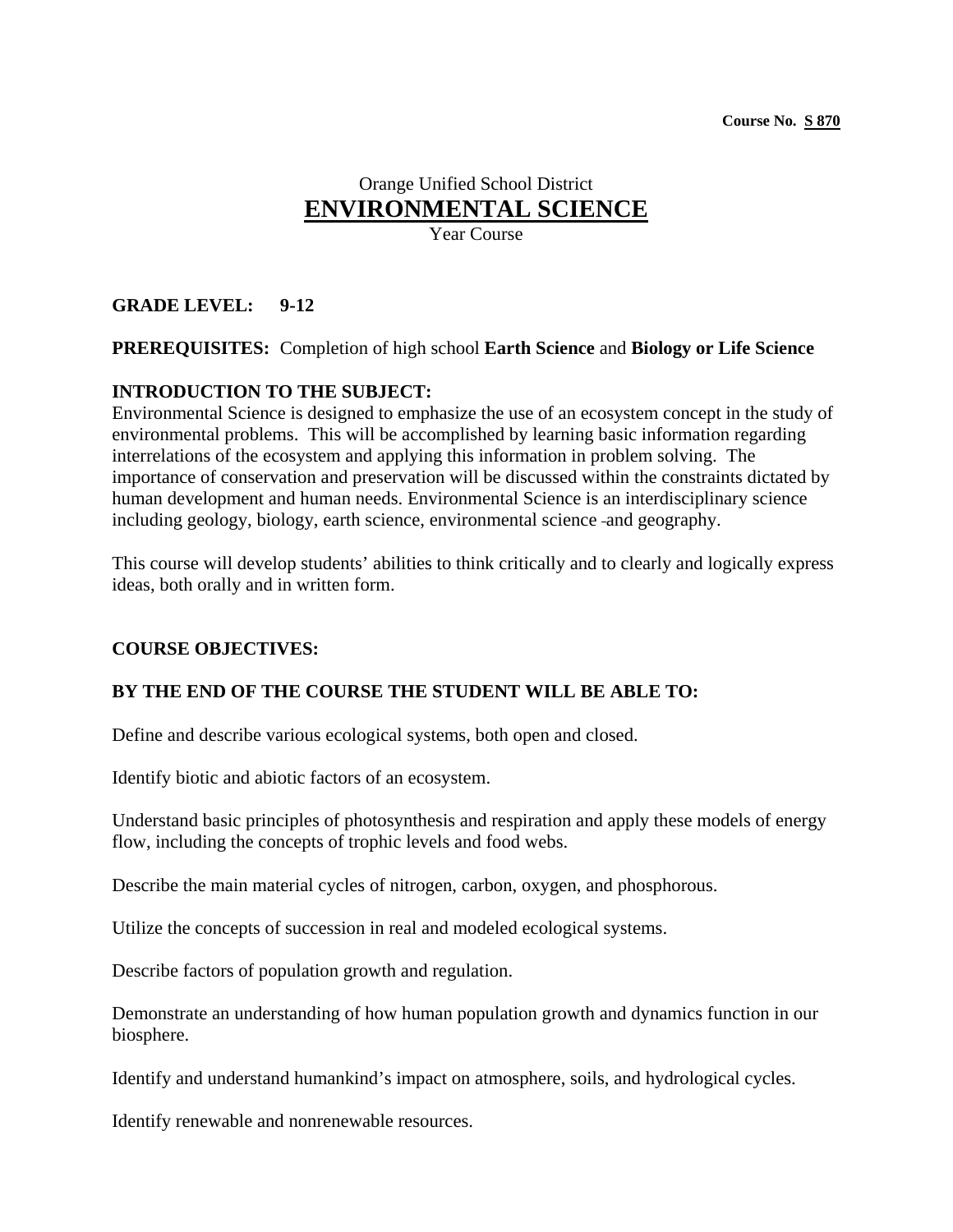Assess quantitatively humankind's impact on terrestrial and marine ecosystems.

Demonstrate how to record, graph, and interpret experimental data.

Apply environmental principles in designing, setting-up, and monitoring both field and laboratory experiments.

Demonstrate competency in written and oral presentations of research data.

Understand the interrelationships of environment, economics, and politics in humankind's impact on the biosphere.

Research employment opportunities in environmental fields.

Understand environmental regulations.

Understand recycling principles and practices.

Demonstrate safe lab procedures.

#### **COURSE OVERVIEW AND APPROXIMATE UNIT TIME ALLOTMENTS:**

#### **WEEKS**

I. Interdependence of Earth's Systems: Fundamental Principles and Concepts 9

- A. The flow of energy (Earth Science Standards 4 a-c)
	- 1. Forms and quality of energy.
- B. The cycling of matter (Biology Standard 6d)
	- 1. Water
	- 2. Carbon
	- 3. Major nutrients
		- a. Nitrogen
		- b. Phosphorous
- C. The solid earth (Earth Science Standards 3 a-f)
	- 1. Earth history and the geological time scale
	- 2. Earth dynamics: plate tectonics, volcanism, the rock cycle
- D. The atmosphere (Earth Science Standards 6a, 8a- c)
	- 1. Atmospheric history: origin, evolution, composition, and structure
	- 2. Atmospheric dynamics: weather and climate
- E. The biosphere (Biology Standards 6b, 7d, 8b)
	- 1. Organisms: adaptations to their environments
	- 2. Populations and communities: exponential growth, carrying capacity.
- II. Human Population Dynamics (Biology Standards 6b, 6d) 3
	- A. Evolution of life: natural selection, extinction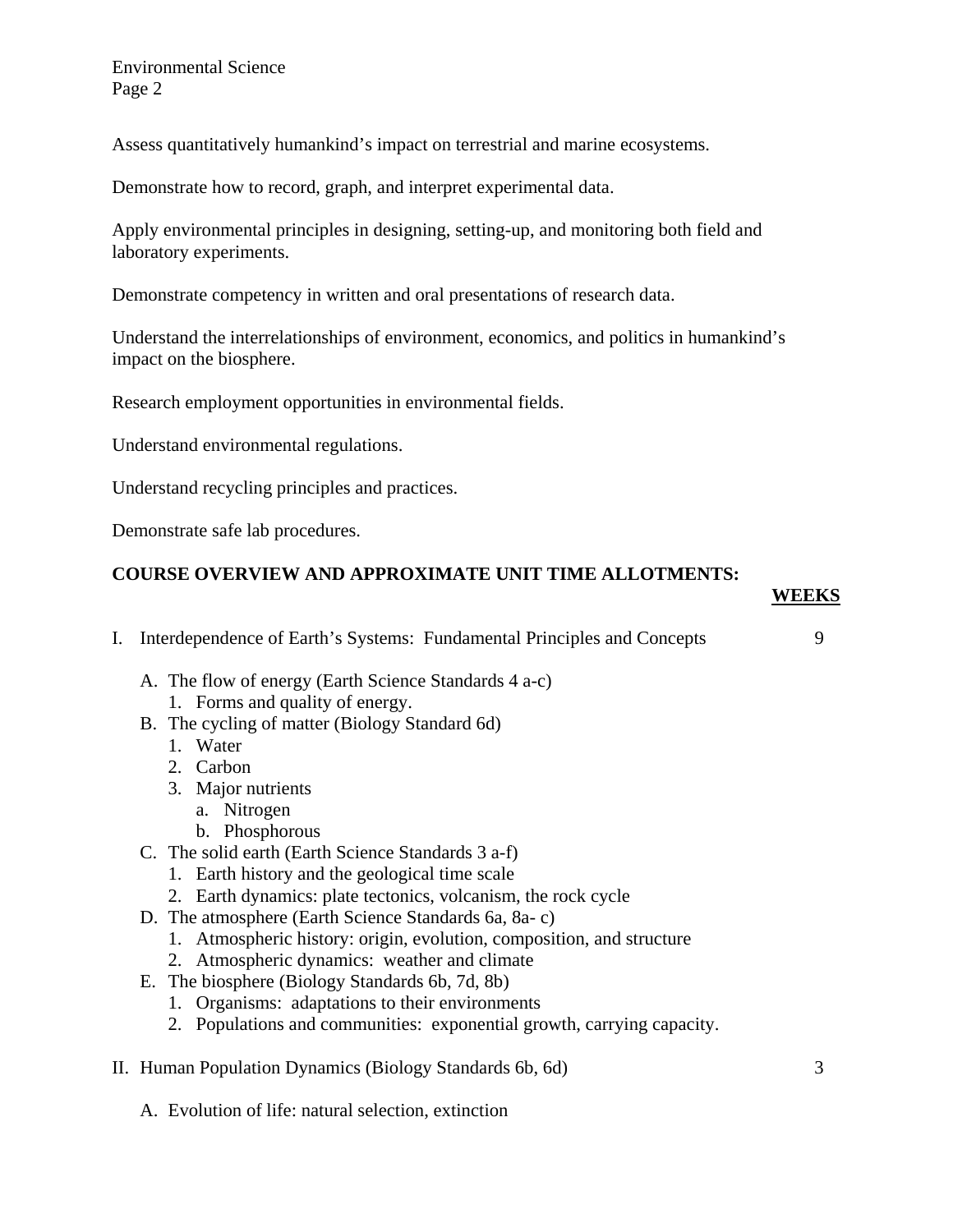- B. History of global distribution
	- 1. Numbers
	- 2. Demographics, such as birth and death rates
	- 3. Patterns of resource utilization
- C. Carrying capacity local, regional, global
- D. Cultural and economic influences

III. Ecosystems and Change 4

- A. Aquatic (Earth Science Standard 9c)
	- 1. Fresh water: agricultural, industrial, domestic
	- 2. Oceans: fisheries, industrial
	- 3. Wetlands
- B. Terrestrial Ecosystems (Biology Standards 6a-c)
	- 1. Grasslands
	- 2. Forests
	- 3. Deserts

#### IV. Renewable and Nonrenewable Resources: Distribution, Use and Conservation 3

- A. Energy Resources
	- 1. Conventional sources
	- 2. Alternative sources
- B. Land Resources
	- 1. Residential and commercial
	- 2. Agricultural and forestry
	- 3. Recreational and wilderness
- V. Environmental Quality (Biology Standards 6a-b) 7
	- A. Major pollutants Air/Water/Soil
		- 1. Types, such as  $SO_2$ , NOx, and pesticides
		- 2. Thermal pollution
		- 3. Point and nonpoint sources (domestic, industrial, agricultural)
	- B. Effects of pollutants on
		- 1. Aquatic systems
		- 2. Vegetation
		- 3. Natural features, buildings and structures
		- 4. Wildlife
		- 5. Soil
	- C. Solid waste, remediation, and control **WEEKS**
		- 1. Types, sources, and amounts
		- 2. Current, disposal methods and their limitations
		- 3. Alternative practices in solid waste management
	- D. Impact on Human Health
		- 1. Agents: chemical and biological
		- 2. Effects: acute and chronic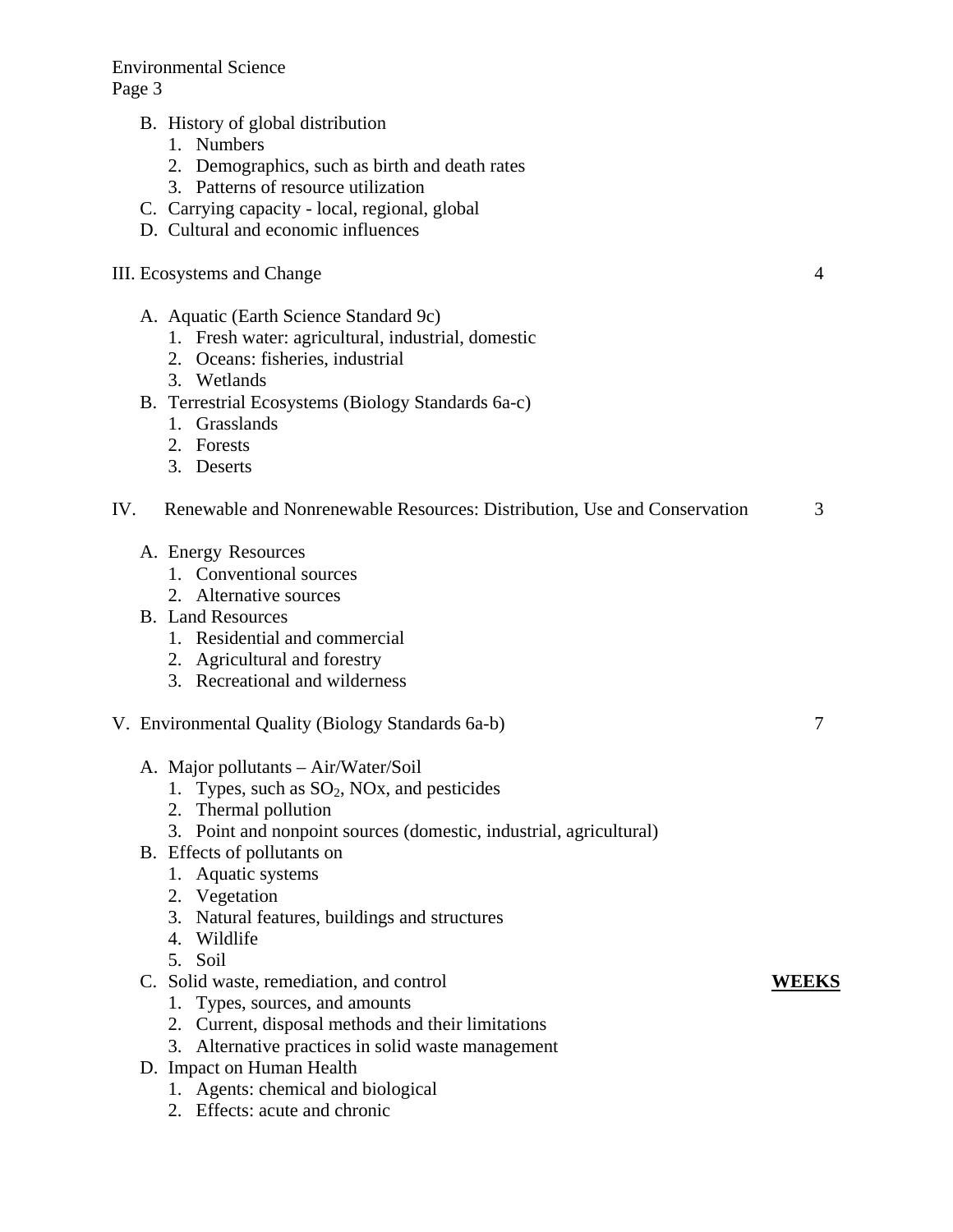- 3. Relative risks: evaluation and response
- VI. Global Changes and Their Consequences (Earth Science Standards 4c,5a, 5c,5g, 6a-d; 6 Biology Standards 6a-b)
	- A. First order effects (changes)
		- 1. Atmosphere:  $CO<sub>2</sub>$ , CH<sub>4</sub>, stratospheric  $O<sub>3</sub>$
		- 2. Oceans: surface temperatures, currents
		- 3. Biota: habitat destruction, introduced exotics, over harvesting
	- B. Higher-order interactions (consequences)
		- 1. Atmosphere: global warming, increasing ultraviolet radiation
		- 2. Oceans: increasing sea level, long-term climate change,
		- 3. Impact on El Niño
		- 4. Biota: loss of biodiversity
- VII. Environment and Society: Trade-Offs and Decision Making 3
	- A. Economic forces
		- 1. Cost-benefit analysis
		- 2. Marginal costs
		- 3. Ownership and externalized costs
	- B. Cultural and aesthetic considerations
	- C. Environmental ethics
	- D. Environmental laws and regulations (international, national and regional)
	- E. Issues and options (conservation, preservation, restoration, remediation, sustainability, mitigation)
- VIII. Careers in the Field 1

## **SUGGESTED LABORATORY EXPERIMENTS**

- 1. Introductory Environmental Journal
- 2. The Dynamic of Plate Tectonics: Earthquakes and Volcanic Activity
- 3. The Rock Cycle and Soil Formation
- 4. Environmental Influences on Population Distribution
- 5. Human Population Demographics
- 6. Soil Analysis
- 7. Carbon footprint
- 8. Air Pollution
- 9. Water-Quality Testing
- 10. Water/Wastewater Treatment
- 11. The Greenhouse Effect

#### **DATE OF CONTENT REVISION:** February 2009

**DATE OF BOARD APPROVAL:** February 12, 2009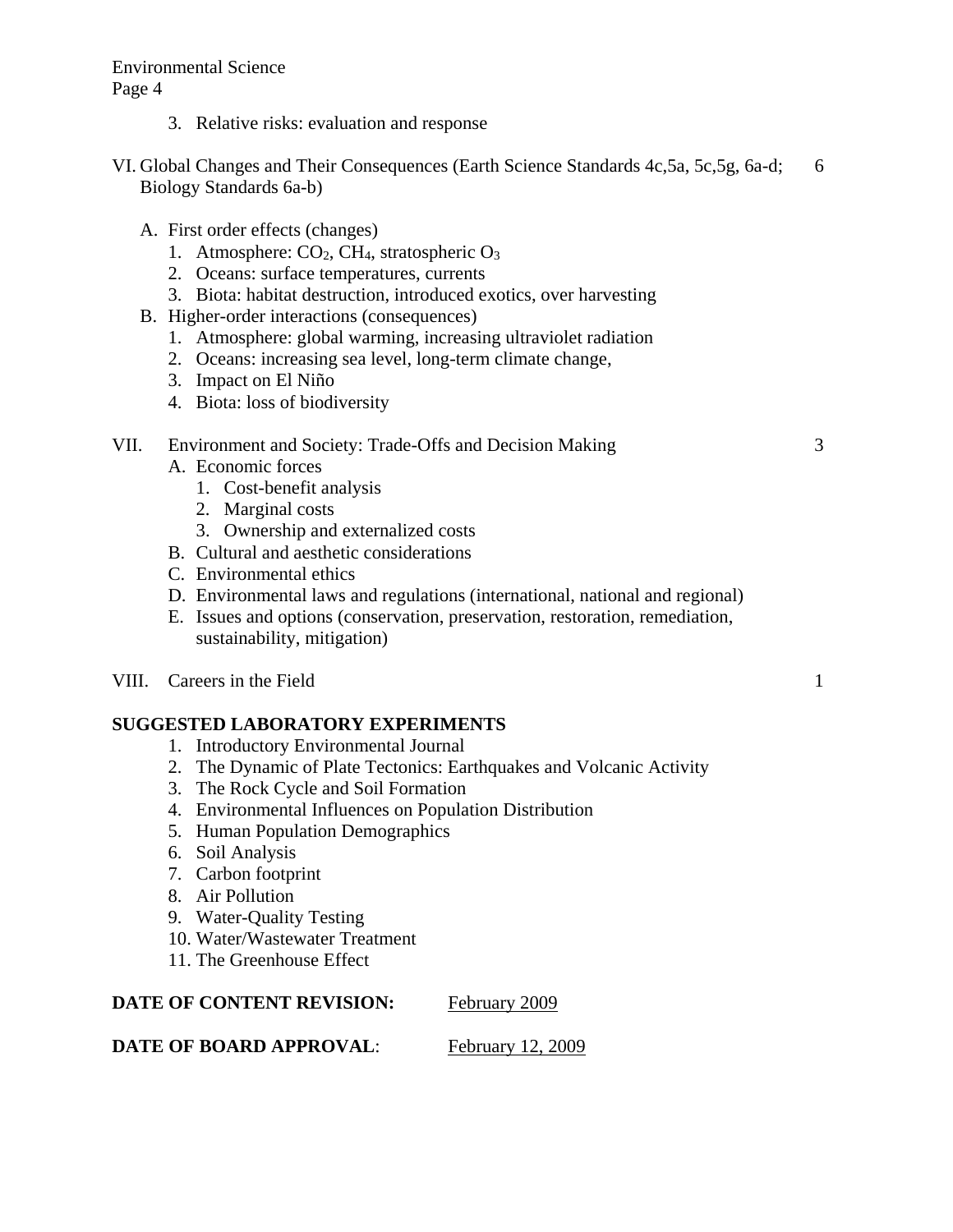## **STATE CONTENT STANDARDS**

## **BIOLOGY/LIFE SCIENCES**

## **Ecology**

- 6. Stability in an ecosystem is a balance between competing effects. As a basis for understanding this concept:
	- a. *Students know* biodiversity is the sum total of different kinds of organisms and is affected by alterations of habitats.
	- b. *Students know* how to analyze changes in an ecosystem resulting from changes in climate, human activity, introduction of nonnative species, or changes in population size.
	- c. *Students know* how fluctuations in population size in an ecosystem are determined by the relative rates of birth, immigration, emigration, and death.
	- d. *Students know* how water, carbon, and nitrogen cycle between abiotic resources and organic matter in the ecosystem and how oxygen cycles through photosynthesis and respiration.

### **Evolution**

- 7. The frequency of an allele in a gene pool of a population depends on many factors and may be stable or unstable over time. As a basis for understanding this concept:
	- d. *Students know* variation within a species increases the likelihood that at least some members of a species will survive under changed environmental conditions.
- 8. Evolution is the result of genetic changes that occur in constantly changing environments. As a basis for understanding this concept:
	- b. *Students know* a great diversity of species increases the chance that at least some organisms survive major changes in the environment.
	- c. *Students know* the effects of genetic drift on the diversity of organisms in a population.

# **EARTH SCIENCES**

#### **Dynamic Earth Processes**

- 3. Plate tectonics operating over geologic time has changed the patterns of land, sea, and mountains on Earth's surface. As the basis for understanding this concept:
	- a. *Students know* features of the ocean floor (magnetic patterns, age, and sea-floor topography) provide evidence of plate tectonics.
	- b. *Students know* the principal structures that form at the three different kinds of plate boundaries.
	- c. *Students know* how to explain the properties of rocks based on the physical and chemical conditions in which they formed, including plate tectonic processes.
	- d. *Students know* why and how earthquakes occur and the scales used to measure their intensity and magnitude.
	- e. *Students know* there are two kinds of volcanoes: one kind with violent eruptions producing steep slopes and the other kind with voluminous lava flows producing gentle slopes.
	- f. *Students know* the explanation for the location and properties of volcanoes that are due to hot spots and the explanation for those that are due to subduction.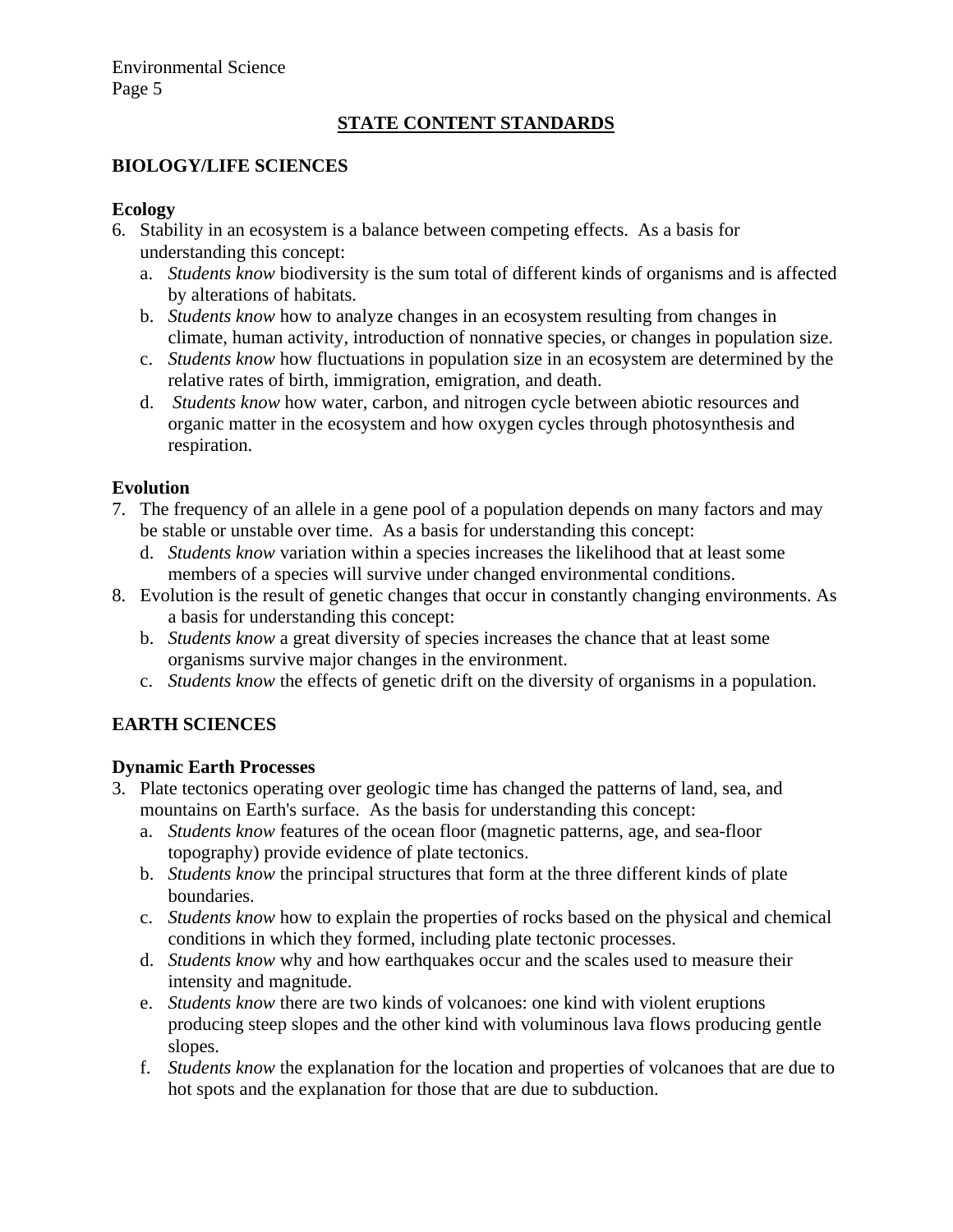## **Energy in the Earth System**

- 4. Energy enters the Earth system primarily as solar radiation and eventually escapes as heat. As a basis for understanding this concept:
	- a. *Students know* the relative amount of incoming solar energy compared with Earth's internal energy and the energy used by society.
	- b. *Students know* the fate of incoming solar radiation in terms of reflection, absorption, and photosynthesis.
	- c. *Students know* the different atmospheric gases that absorb the Earth's thermal radiation and the mechanism and significance of the greenhouse effect.
- 5. Heating of Earth's surface and atmosphere by the sun drives convection within the atmosphere and oceans, producing winds and ocean currents. As a basis for understanding this concept:
	- a. *Students know* how differential heating of Earth results in circulation patterns in the atmosphere and oceans that globally distribute the heat.
	- c. The origin and effects of temperature inversions.
	- g.\* *Students know* features of the ENSO (El Niño southern oscillation) cycle in terms of seasurface and air temperature variations across the Pacific and some climatic results of this cycle.
- 6. Climate is the long-term average of a region's weather and depends on many factors. As a basis for understanding this concept:
	- a. *Students know* weather (in the short run) and climate (in the long run) involve the transfer of energy into and out of the atmosphere.
	- b. *Students know* the effects on climate of latitude, elevation, topography, and proximity to large bodies of water and cold or warm ocean currents.
	- c. *Students know* how Earth's climate has changed over time, corresponding to changes in Earth's geography, atmospheric composition, and other factors, such as solar radiation and plate movement.
	- d.\* *Students know* how computer models are used to predict the effects of the increase in greenhouse gases on climate for the planet as a whole and for specific regions.

# **California Geology**

- 9. The geology of California underlies the state's wealth of natural resources as well as its natural hazards. As a basis for understanding this concept:
	- a. Students know the resources of major economic importance in California and their relation to California's geology.
	- b. Students know the principal natural hazards in different California regions, and the geological basis of those hazards.
	- c. Students know the importance of water to society, the origins of California's fresh water, and the relationship between supply and need.
	- d.\* Students know how to analyze published geologic hazard maps of California and use the map information to identify evidence of geological events of the past and predict geological changes in the future.

# **INVESTIGATION AND EXPERIMENTATION**

1. Scientific progress is made by asking meaningful questions and conducting careful investigations. As a basis for understanding this concept and addressing the content in the